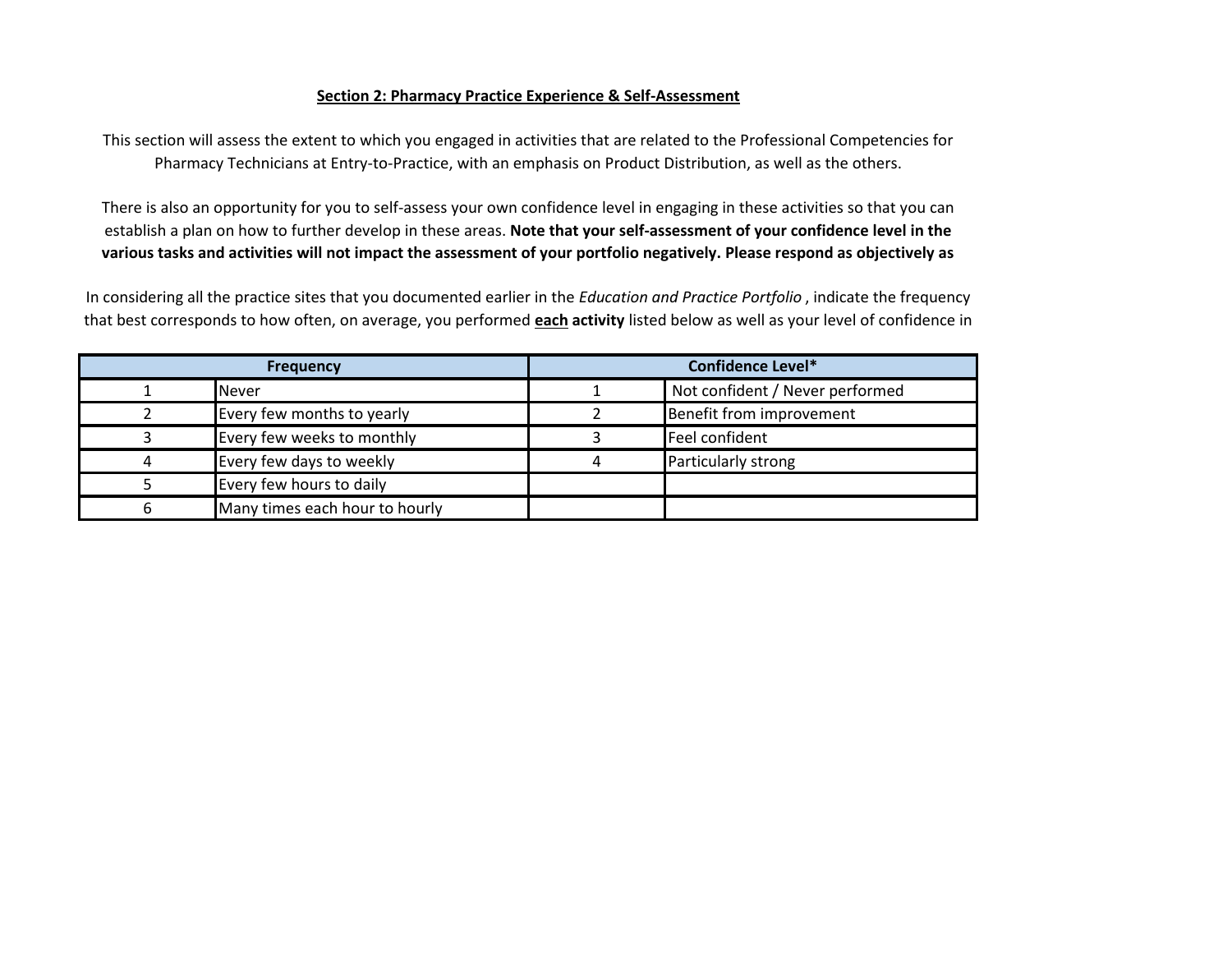| <b>Section 2: Frequency of Practice Activities</b> | <b>Enter vour PEBC ID</b> |
|----------------------------------------------------|---------------------------|
|                                                    |                           |

| Dispense a Prescription / Order                                                       | <b>Frequency</b> |
|---------------------------------------------------------------------------------------|------------------|
| Determine the validity, clarity, completeness and authenticity of the prescription    |                  |
| Gather information about the patient's demographics, medications, health history and  |                  |
| physical parameters                                                                   |                  |
| Interpret a prescription and complete any required dosing or compounding calculations |                  |
| Input prescription into dispensing software and select appropriate product            |                  |
| Adjudicate third party insurance claims                                               |                  |
| Fill a prescription according to prescription                                         |                  |
| Perform technical check of accuracy of dispensed prescription                         |                  |
| Notify pharmacist of any relevant information / issues prior to release               |                  |
| Collaborate with prescriber when required prior to release                            |                  |

| <b>Educate on Drug Administration and Health Monitoring Devices</b>                 | <b>Frequency</b> |
|-------------------------------------------------------------------------------------|------------------|
| Identify current understanding of use of device                                     |                  |
| Provide accurate and clear instructions on device use and incorporate demonstration |                  |
| Respond to any questions related to use of device                                   |                  |
| Refer clinical questions to pharmacist                                              |                  |

| <b>Manage Inventory</b>                                  | <b>Frequency</b> |
|----------------------------------------------------------|------------------|
| Order and receive shipments into inventory               |                  |
| Conduct inventory counts at specified intervals          |                  |
| Reconcile narcotic and controlled drugs                  |                  |
| Investigate and resolve inventory discrepancies          |                  |
| Manage expired and unusable products, return to supplier |                  |
| Manage drug shortages and recalls                        |                  |

| <b>Conduct Best Possible Medication Histories for Medication Reconciliation</b> | Freauency |
|---------------------------------------------------------------------------------|-----------|
| <b>Establish rapport with patients</b>                                          |           |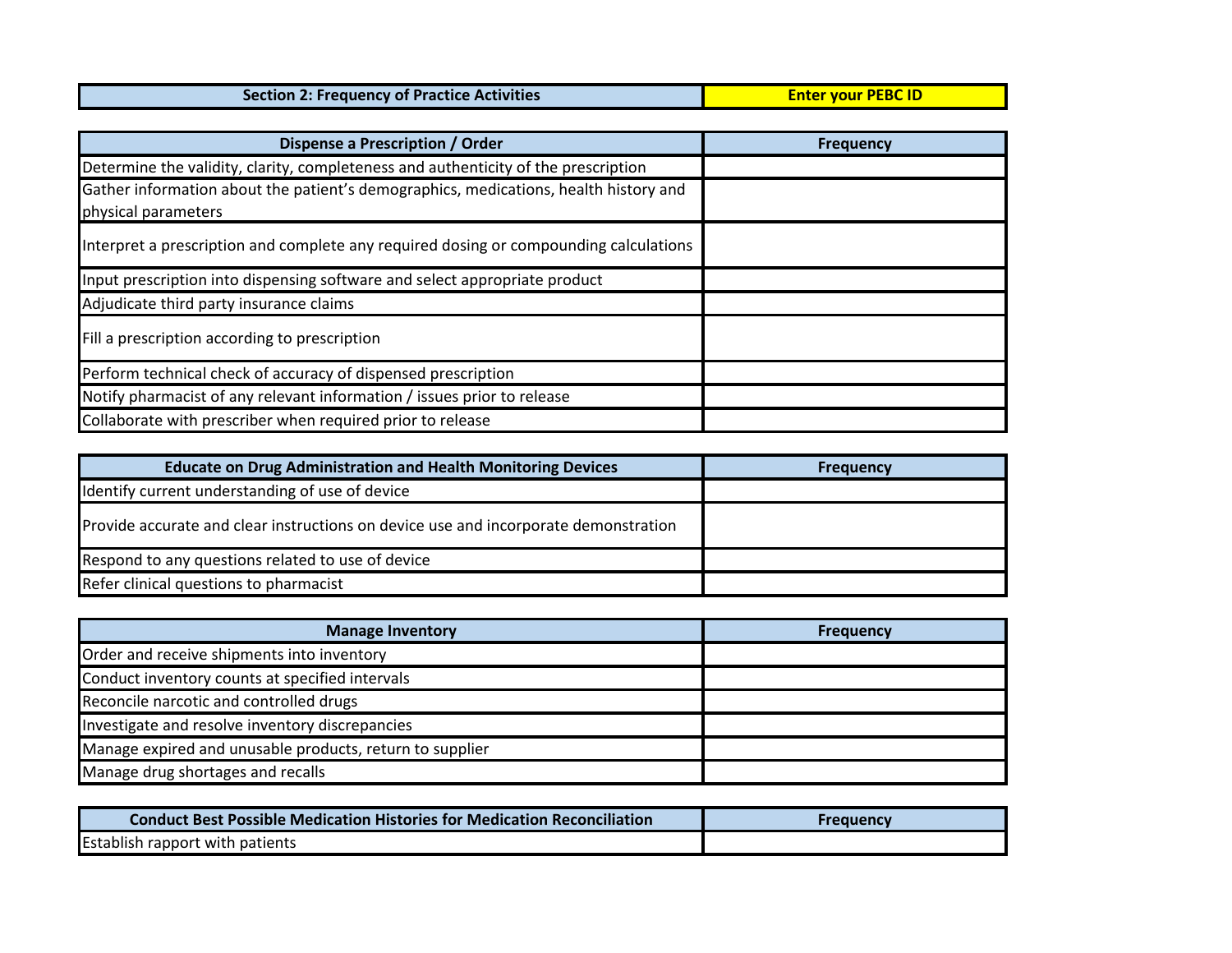| Gather information about the patient's demographics, medications, health history and |  |
|--------------------------------------------------------------------------------------|--|
| physical parameters                                                                  |  |
| Reconcile information against relevant sources                                       |  |
| Clarify discrepancies with patient and other sources                                 |  |
| Document information                                                                 |  |
| Collaborate with pharmacist to address any drug therapy problems                     |  |

| <b>Compound Non-sterile Products</b>                                                                                                                            | <b>Frequency</b> |
|-----------------------------------------------------------------------------------------------------------------------------------------------------------------|------------------|
| Identify appropriate compounding formula for desired product                                                                                                    |                  |
| Complete required calculations (including to adapt formula to required quantity)                                                                                |                  |
| Measure required ingredients using appropriate measuring devices                                                                                                |                  |
| Compound product using appropriate techniques and following appropriate published<br>guidelines (i.e., NAPRA Model Standards for Pharmacy Compounding, USP 795) |                  |
| Package product in pharmaceutically elegant manner                                                                                                              |                  |
| Label product with appropriate expiry date and storage instructions                                                                                             |                  |
| Complete compounding log                                                                                                                                        |                  |
| Clean compounding equipment and area to prevent contamination                                                                                                   |                  |

| <b>Compound Sterile Products</b>                                                         | <b>Frequency</b> |
|------------------------------------------------------------------------------------------|------------------|
| Identify appropriate compounding formula for desired product                             |                  |
| Complete required calculations (including to adapt formula to required quantity)         |                  |
| Measure required ingredients using appropriate measuring devices                         |                  |
| Follow hand hygiene procedures, garbing, and published guidelines (i.e., NAPRA Model     |                  |
| Standards for Pharmacy Compounding, USP 797 guidelines)                                  |                  |
| Maintain aseptic technique (do not touch critical points, disinfect ports)               |                  |
| Select appropriate equipment and materials (i.e., use of laminar flow hood or biological |                  |
| safety cabinet when needed, appropriate diluent)                                         |                  |
| Package product in pharmaceutically elegant manner                                       |                  |
| Label product with appropriate expiry date and storage instructions                      |                  |
| Complete compounding log                                                                 |                  |
| Clean compounding equipment and area (including ante-room and segregated                 |                  |
| compounding area) to prevent contamination                                               |                  |